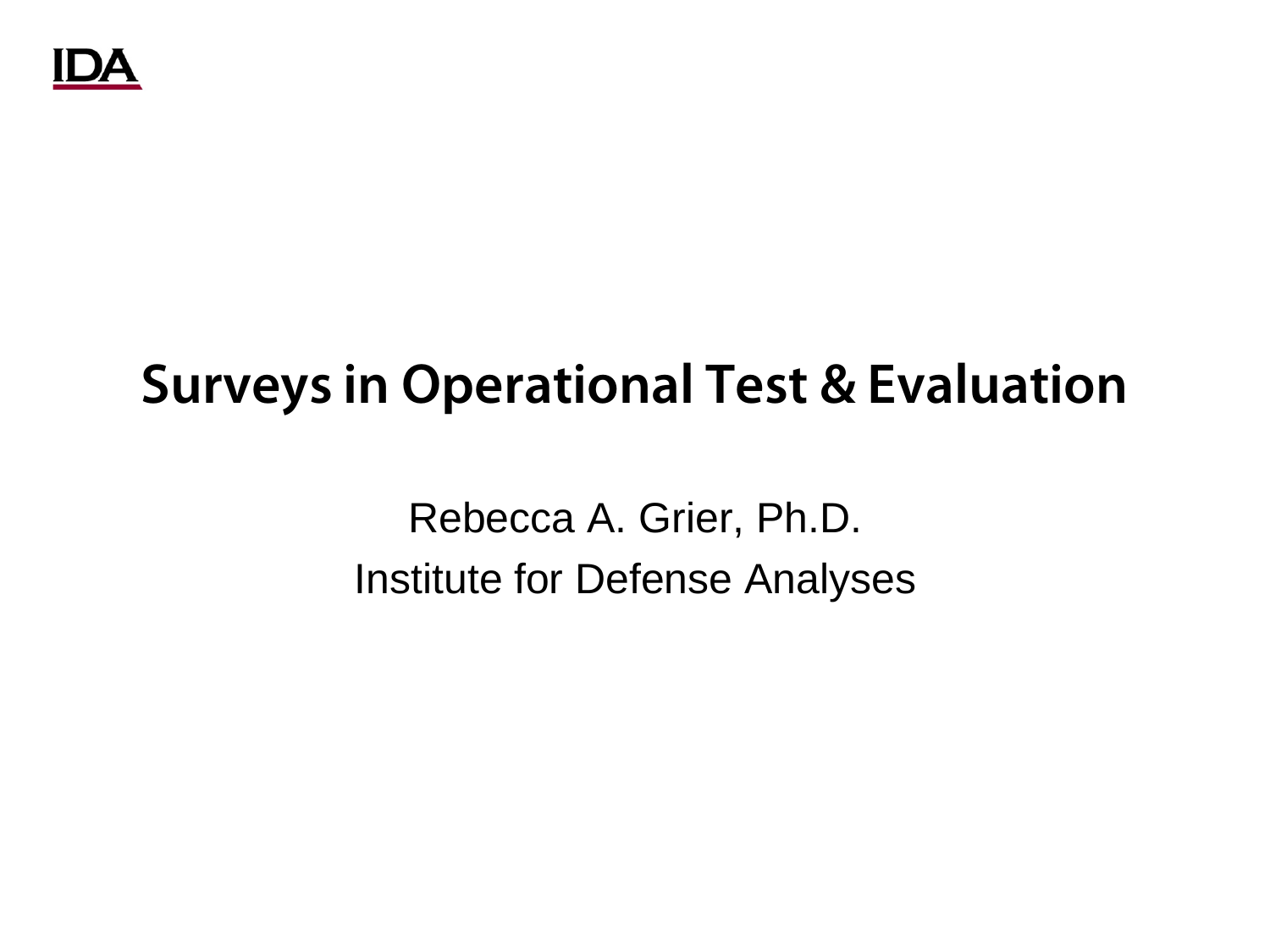

## **DOT&E Guidance on Surveys June 2014**



- **Surveys are an important aspect of DOT&E evaluation**
- **Surveys should be used to (determine)**
	- the *usability* of the system
	- the operators' thoughts of the system's *utility*
	- maintainers' thoughts of the system's *maintainability*
	- the effects of system design on *workload*
- **Academically-established surveys should be used for** *human factors* **constructs**
- **Use surveys only when appropriate**
- **It is essential to understand the goal of why you are conducting the survey**
- **Employ best practices for writing and administering surveys**
	- Memo provides a best practices guide attachment

| OFFICE OF THE SECRETARY OF DEFENSE<br><b>1700 DEFENSE PENTAGON</b><br><b>WASHINGTON, DC 20301-1700</b>                                                                                                                                                                                                                                                                                                                                                                                                                                                                                                                                                                                                                                                                                                                                                                                                                                                                                                                                                                                                                                                                                                                                                                                                                                                                                                                                                                                                                                                                                                                                                                                                                                                                                                                                                                                                                                                                                                                                                                                                                                                                                                                                                                                                                                                                                                                                                                                                                                                                                                                                                                                                                                                                                                                                                                                                                                                                                                                                                                                                                                                                                                                                                                                                                                                                                                                                                                                                                                                                                                                                                                                                                    |                                                                                         |
|---------------------------------------------------------------------------------------------------------------------------------------------------------------------------------------------------------------------------------------------------------------------------------------------------------------------------------------------------------------------------------------------------------------------------------------------------------------------------------------------------------------------------------------------------------------------------------------------------------------------------------------------------------------------------------------------------------------------------------------------------------------------------------------------------------------------------------------------------------------------------------------------------------------------------------------------------------------------------------------------------------------------------------------------------------------------------------------------------------------------------------------------------------------------------------------------------------------------------------------------------------------------------------------------------------------------------------------------------------------------------------------------------------------------------------------------------------------------------------------------------------------------------------------------------------------------------------------------------------------------------------------------------------------------------------------------------------------------------------------------------------------------------------------------------------------------------------------------------------------------------------------------------------------------------------------------------------------------------------------------------------------------------------------------------------------------------------------------------------------------------------------------------------------------------------------------------------------------------------------------------------------------------------------------------------------------------------------------------------------------------------------------------------------------------------------------------------------------------------------------------------------------------------------------------------------------------------------------------------------------------------------------------------------------------------------------------------------------------------------------------------------------------------------------------------------------------------------------------------------------------------------------------------------------------------------------------------------------------------------------------------------------------------------------------------------------------------------------------------------------------------------------------------------------------------------------------------------------------------------------------------------------------------------------------------------------------------------------------------------------------------------------------------------------------------------------------------------------------------------------------------------------------------------------------------------------------------------------------------------------------------------------------------------------------------------------------------------------------|-----------------------------------------------------------------------------------------|
| <b>JUN 2 3 2014</b><br><b>EVALUATION</b>                                                                                                                                                                                                                                                                                                                                                                                                                                                                                                                                                                                                                                                                                                                                                                                                                                                                                                                                                                                                                                                                                                                                                                                                                                                                                                                                                                                                                                                                                                                                                                                                                                                                                                                                                                                                                                                                                                                                                                                                                                                                                                                                                                                                                                                                                                                                                                                                                                                                                                                                                                                                                                                                                                                                                                                                                                                                                                                                                                                                                                                                                                                                                                                                                                                                                                                                                                                                                                                                                                                                                                                                                                                                                  |                                                                                         |
|                                                                                                                                                                                                                                                                                                                                                                                                                                                                                                                                                                                                                                                                                                                                                                                                                                                                                                                                                                                                                                                                                                                                                                                                                                                                                                                                                                                                                                                                                                                                                                                                                                                                                                                                                                                                                                                                                                                                                                                                                                                                                                                                                                                                                                                                                                                                                                                                                                                                                                                                                                                                                                                                                                                                                                                                                                                                                                                                                                                                                                                                                                                                                                                                                                                                                                                                                                                                                                                                                                                                                                                                                                                                                                                           |                                                                                         |
| MEMORANDUM FOR COMMANDING GENERAL, ARMY TEST AND EVALUATION<br><b>CENTER</b><br>DIRECTOR, MARINE CORPS OPERATIONAL TEST AND<br>EVALUATION ACTIVITY<br>COMMANDER, OPERATIONAL TEST AND EVALUATION<br><b>FORCE</b><br>COMMANDER, AIR FORCE OPERATIONAL TEST AND<br><b>EVALUATION COMMAND</b><br>COMMANDER, JOINT INTEROPERABILITY TEST COMMAND<br>DIRECTOR, MISSILE DEFENSE AGENCY<br>SUBJECT: Guidance on the Use and Design of Surveys in Operational Test and Evaluation<br>(OT&E)<br>Operational tests are designed to collect a variety of quantitative and qualitative data to<br>enable a robust and defensible determination of mission capability. Surveys are a key<br>mechanism to obtain needed data to aid the operational evaluation. Properly designed surveys,<br>which measure the thoughts and opinions of operators and maintainers, are, therefore,<br>elements in the evaluation of a sys<br>body of scientific research exists o<br>leverage in OT&E. I have noted i<br>are not consistently applying best<br>attachment outlines my expectatio<br>Attachment: Best Practices of Survey Design, Administration & Analysis<br>TEMPs and Test Plans to be writte<br>In order to obtain accurate information from surveys the analyst should ensure that the survey is<br>Surveys should be used to<br>well written, ensure that adequate respondents are available, be mindful of the context in which<br>the survey is administered, and determine what method will be used to analyze the survey data.<br>determining (1) the usability of the<br>Best practices for each of these are described in the following paragraphs.<br>human system integration assessm<br>including their opinions on whether<br>1. Writing Surveys that Collect Accurate Data<br>maintainers' perceptions of the sy<br>workload. Surveys are also used<br>Custom-made surveys are useful in OT&E because they allow the test team to measure user<br>thoughts specific to the system/goals of the current test. When drafting survey questions, there<br>(e.g., training, system design). In<br>diagnostic information, to help exp<br>are five golden rules to follow to prevent error in the collected data. OTAs should employ these<br>feedback to system developers. S<br>guiding principles when writing survey questions:<br>system performance across the ope<br>· Neutrality in questions asked and administration: The goal of the survey is to obtain the<br>responses might change under the<br>respondent's thoughts without unduly biasing them. Questions should be phrased in an<br>(e.g., workload may change as a ft<br>unbiased manner and not lead a respondent towards any particular answer.<br>In operational testing, surv<br>Bad: "Do you agree that the display is improved?"<br>response variable in a test design.<br>Good: "Rate the degree you agree/disagree with the<br>the test to assess the system. For c<br>statement: The display is easy to use."<br>The word improved implies that the test team believes the display is better. Also by asking<br>"do you agree," the question implies that agreement is the desired answer. Conversely,<br>asking individuals to rate agree/disagree does not imply a correct answer.<br>Enowledge liability: Surveys should not ask questions the respondents cannot answer due to<br>limitations in their knowledge.<br>Bad: "The training prepared me to use all of the<br>functions."<br>Good: "I felt as if I needed more training."<br>It is not possible for individuals to know if it was the training, the system design, or their own<br>ingenuity that led to success. They may have failed to accomplish the mission, but think they | succeeded. They only have knowledge about the tasks they completed in the test; not all |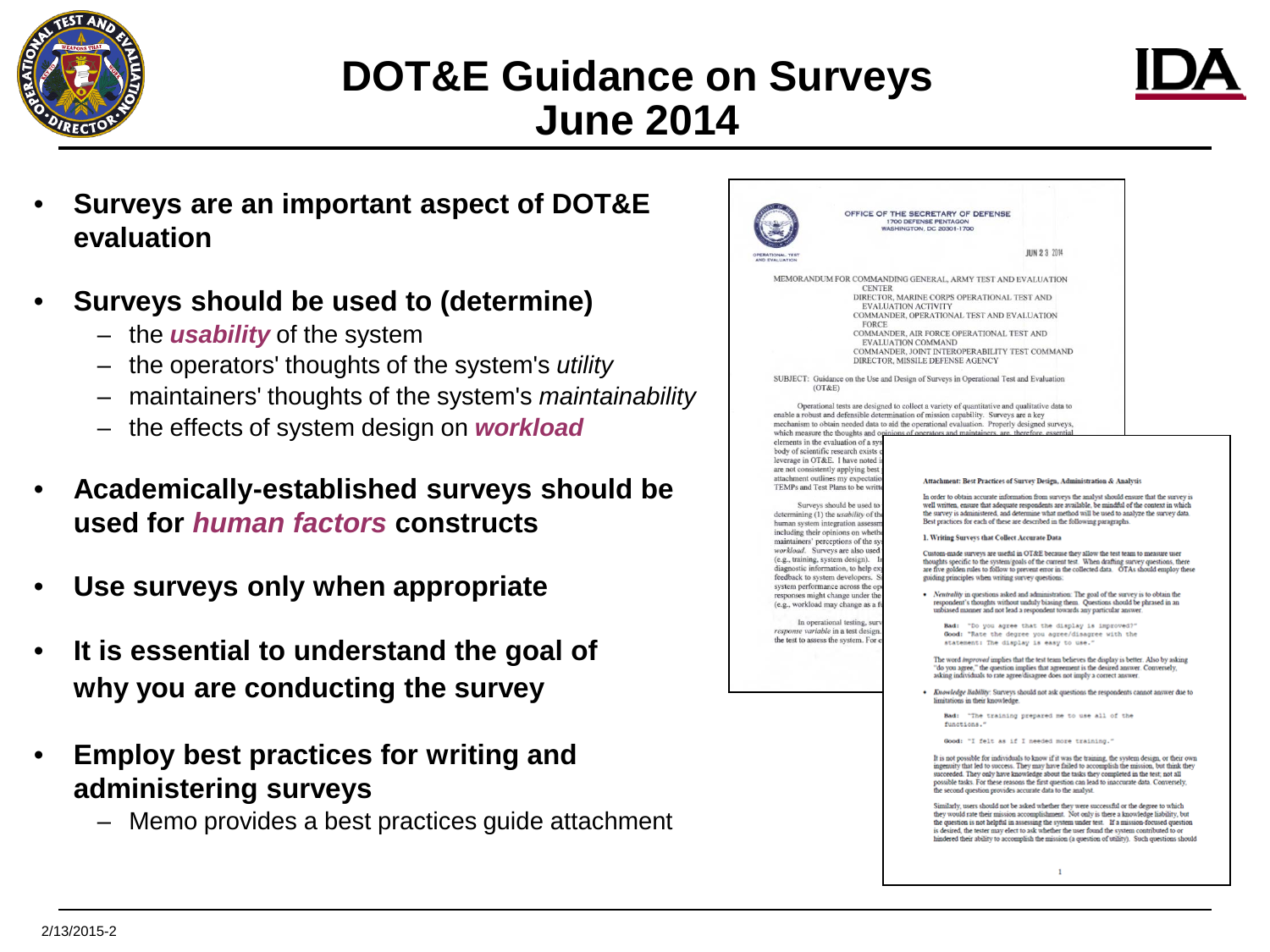

# **Review of OT&E Surveys: Percentage Appropriate Questions**

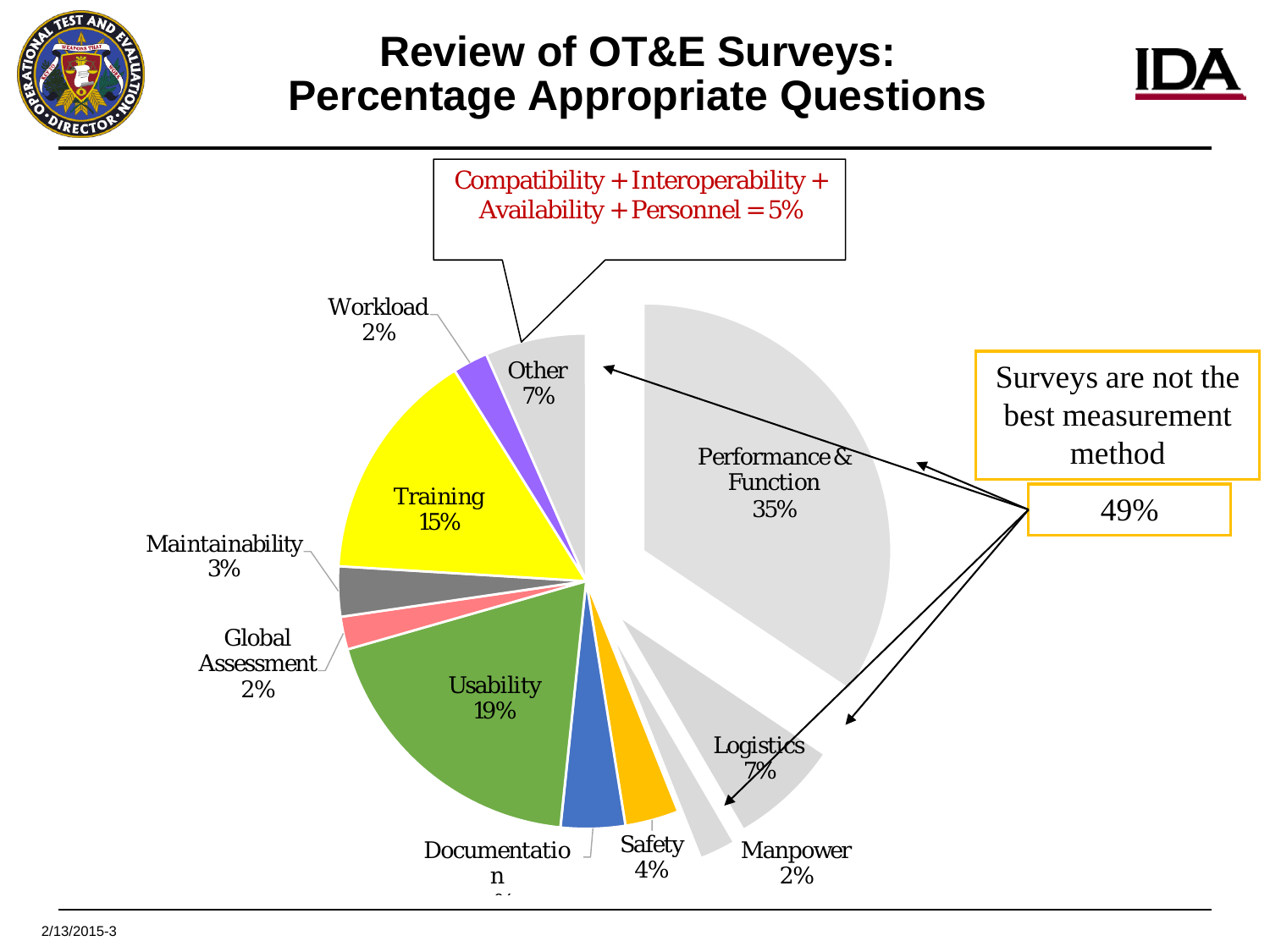# **Surveys Measure**  *Thoughts* **about Performance Only**

# • **Not Time:**

**"Put your hand on a hot stove for a minute, & it seems like an hour. Sit with a pretty girl for an hour, & it seems like a minute."** 



**- Albert Einstein** 

**3 Mile Island**

# • **Not Situation Awareness:**

"….There are things we do not know we don't know." - Donald Rumsfeld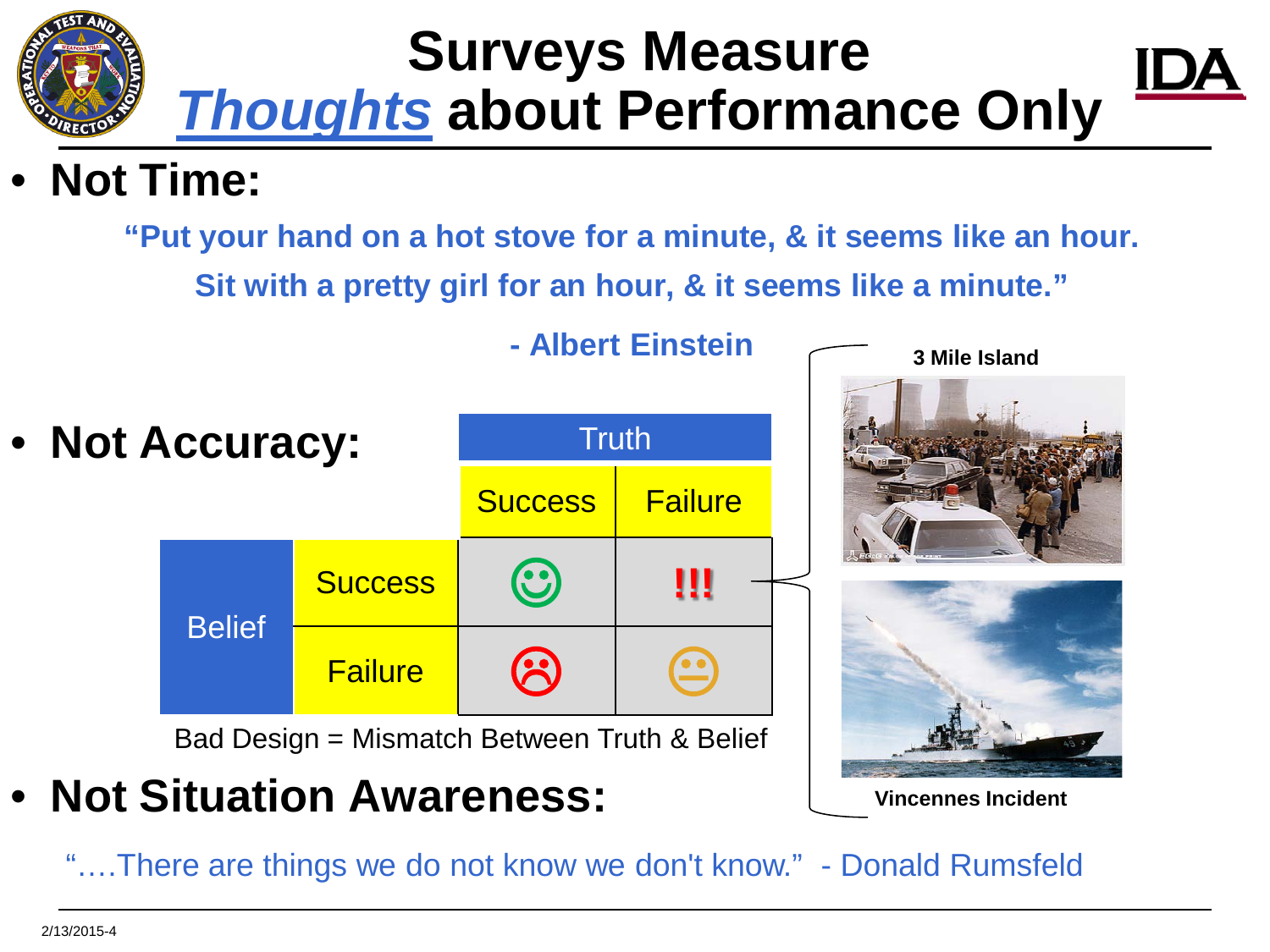

### **Review of OT&E Surveys: Percentage of Questions for each Topic**



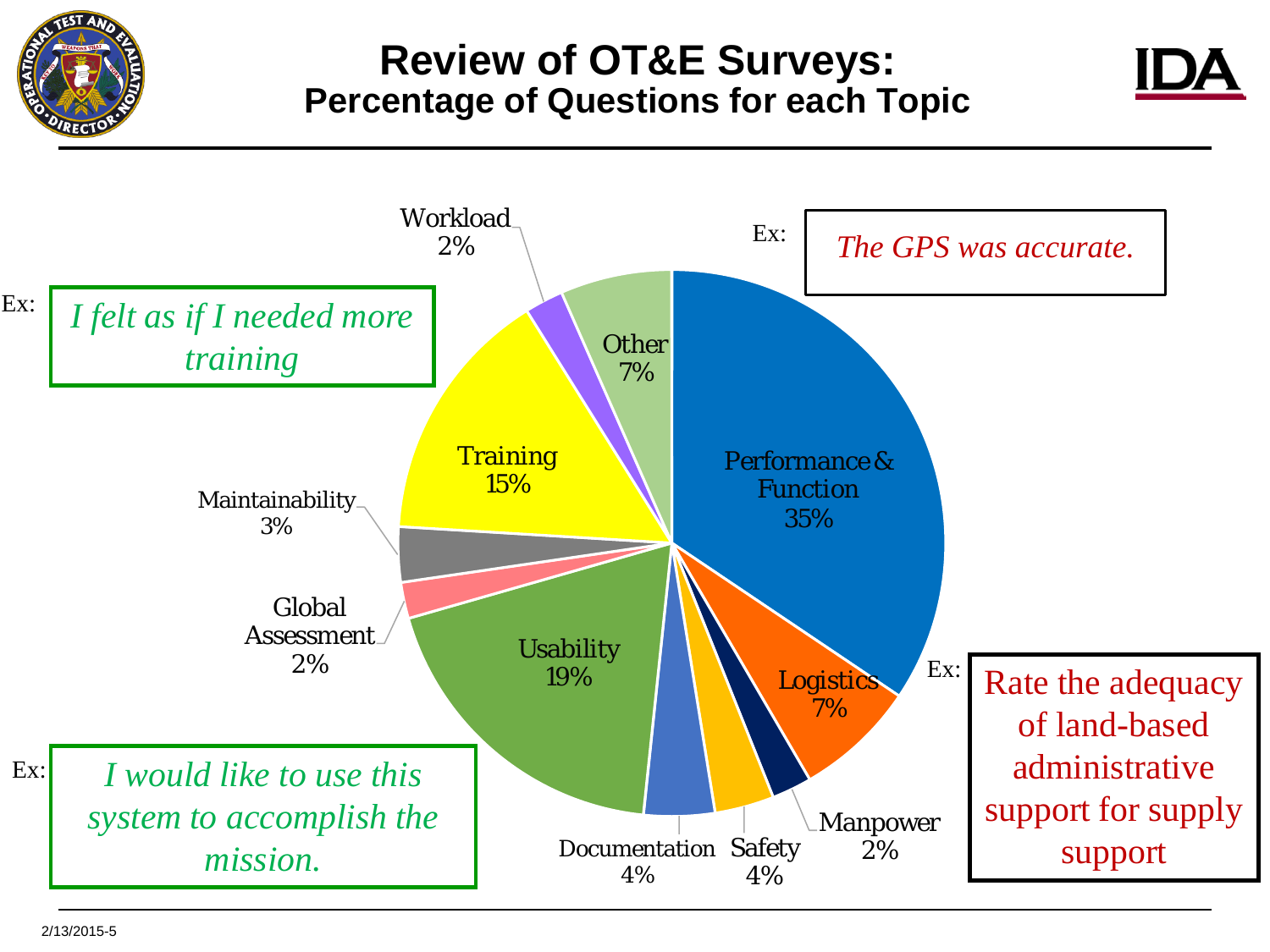

- **I would like to use this system to accomplish the mission.**
- **The instructor presented the material clearly.**
- **I feel as though additional training is needed.**
- **The \_(e.g., work station, cockpit)\_ is well organized.**
- **I did not have the information needed to \_\_(e.g., execute the mission, perform a specific task)\_\_.**
- **It was difficult to \_(e.g., perform a specific task)\_.**
- **\_(e.g., Equipment, Controls, Information, Features, Applications)\_ are easily accessible.**
- **Are there any improvements that you would make to the system?**
- **Please comment on any safety concerns that you have.**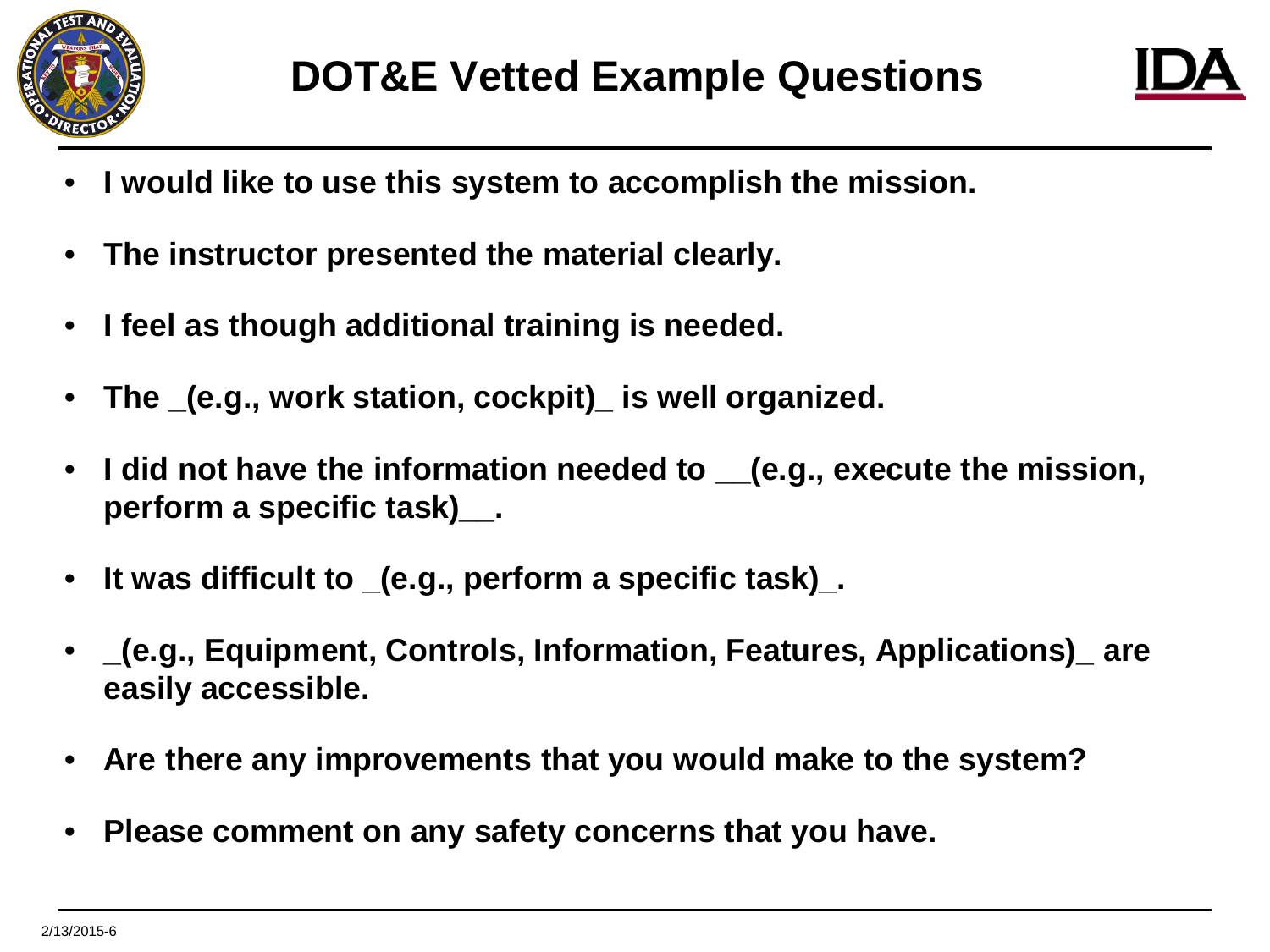

# **Surveys Are An Important Aspect of DOT&E**

# Performance Data What: time & accuracy

### Subject Matter Expert **Observation**

How: actions taken, moments of frustration, etc.

## User Surveys

Why: usability, workload, thoughts about specific design features, etc.

- Questions known ahead to be appropriate for test - Finite set of concise responses possible



#### User Interviews Why: non-specific thoughts

- Questions in response to rare or unexpected test events
- Infinite number of possible responses
- Possible responses are long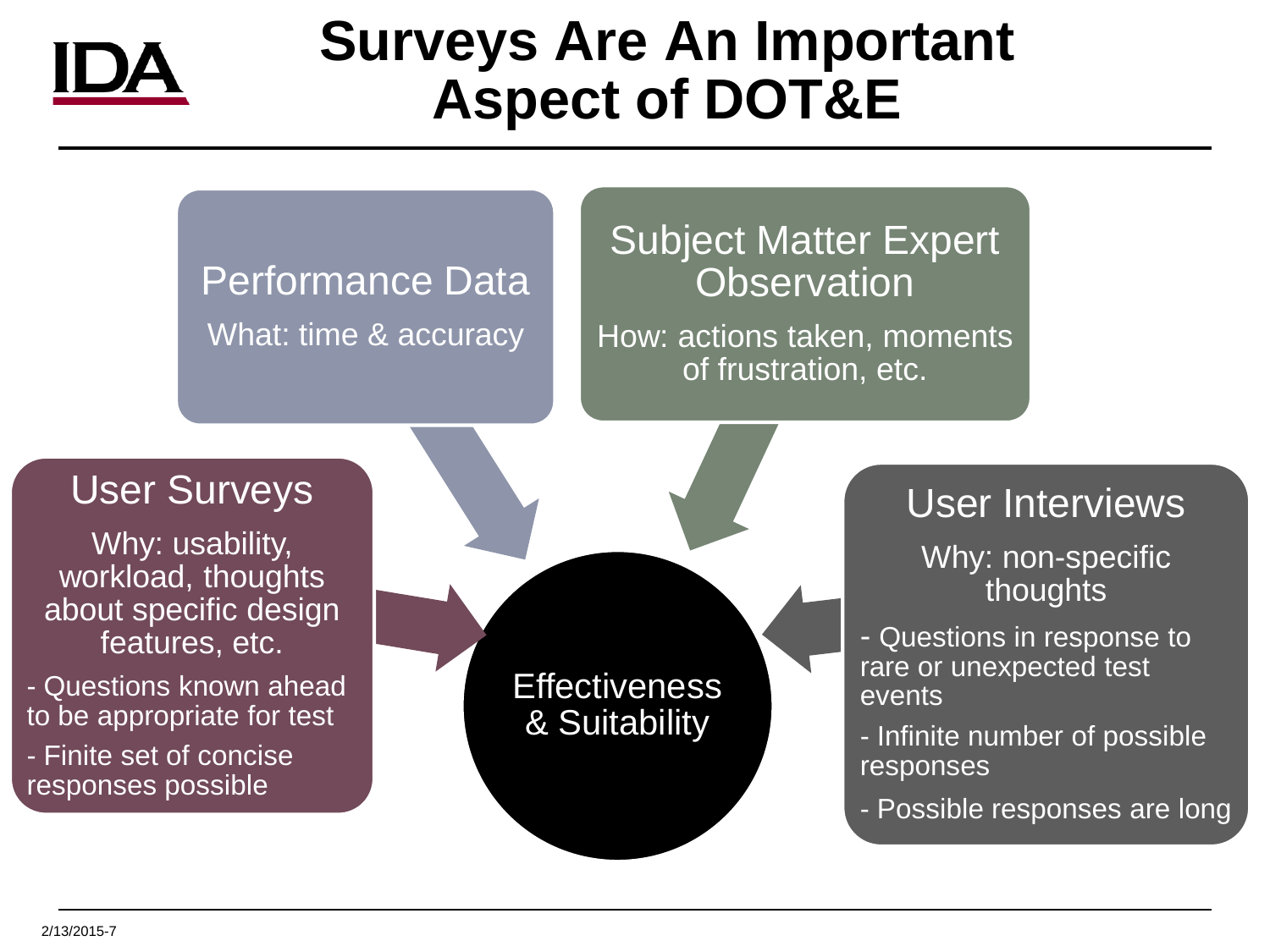

# **When to Design A Survey**

#### **Appropriate**

- **1. There Isn't an Appropriate Academically-Established Survey**
- **2. Measure Specific User/Maintainer Thoughts**
	- Utility/Ease
	- Specific features/ components
	- Specific issues with regard to CONOPS

#### **3. Quantify Observer Ratings**

"A good plan is like a road map: it shows the final destination and usually the best way to get there." *H. Stanely Judd*

#### **Not Appropriate**

- **1. Obtain Random Thoughts of Respondents**
	- **Interview**

#### **2. Measure Performance**

- Time
- Accuracy via Appropriate Physical Measure
- **Observers**

#### **3. Measure Requirements**

- Appropriate Physical Measure
- See e.g., MIL-STD-1472G

#### **4. Measure Situation Awareness**

- Numerous techniques in Human Factors **Literature**
- Salmon et al (2006) for review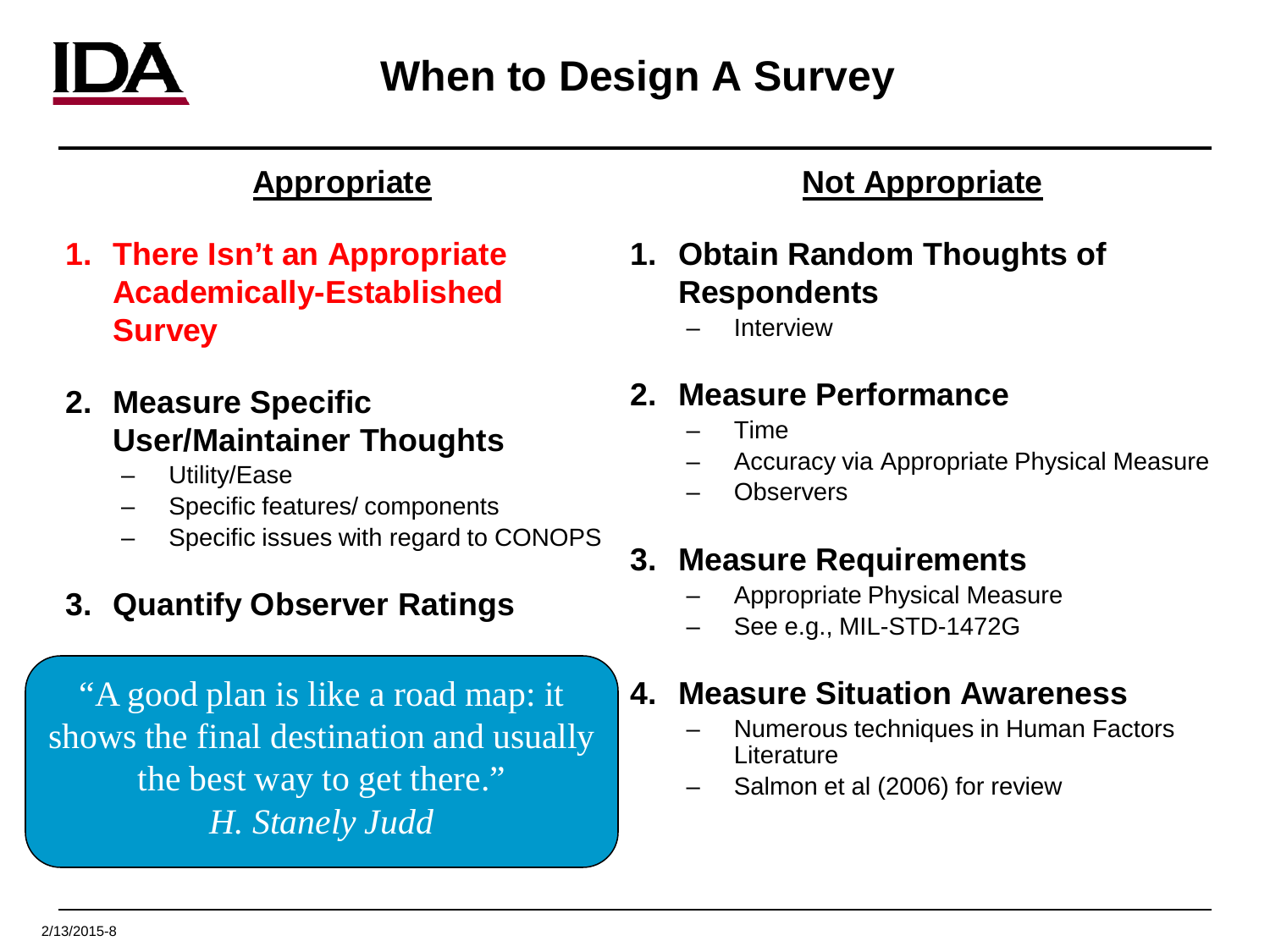# **IDA** Some Common Self Report Workload Measures

| <b>Measure</b>                                                                  | <b>Published</b> | <b>Citations</b> | <b>Description</b>                                                                                                                                                   |
|---------------------------------------------------------------------------------|------------------|------------------|----------------------------------------------------------------------------------------------------------------------------------------------------------------------|
| Cooper Harper & Variants<br>- Modified Cooper Harper (1992)<br>- Bedford (1990) | 1969             | 2036             | 1-3 Questions<br>Score: (good)1-10 (bad)<br>High workload: 4<br>One-dimensional/Not Diagnostic<br><b>Task Relative</b><br>No Theory                                  |
| <b>Crew Status Survey/</b><br><b>Integrated Workload Scale</b>                  | 1993/2005        | 26/63            | 1 Question<br>Score: (good) 0 -7/9 (bad)<br>High Workload: ????<br>Uni-dimensional/Not Diagnostic<br><b>Task Agnostic</b><br>No Theory                               |
| <b>NASA-TLX</b><br>- Original/Weighted<br>- RawTLX (RTLX)/ Unweighted           | 1988             | 7020             | 6 or 21 Questions<br>Score: (good) 0 -100 (bad)<br>High workload: ?????<br>Multi-dimensional/Diagnostic<br><b>Task Agnostic</b><br><b>Resource Pool Theory</b>       |
| <b>MRQ</b>                                                                      | 2001/2007        | 217              | Up to 17 Questions<br>Score: (good) 0 -100 (bad)<br>High workload: ??????<br>Multi-dimensional/Diagnostic<br><b>Task Agnostic</b><br><b>Multiple Resource Theory</b> |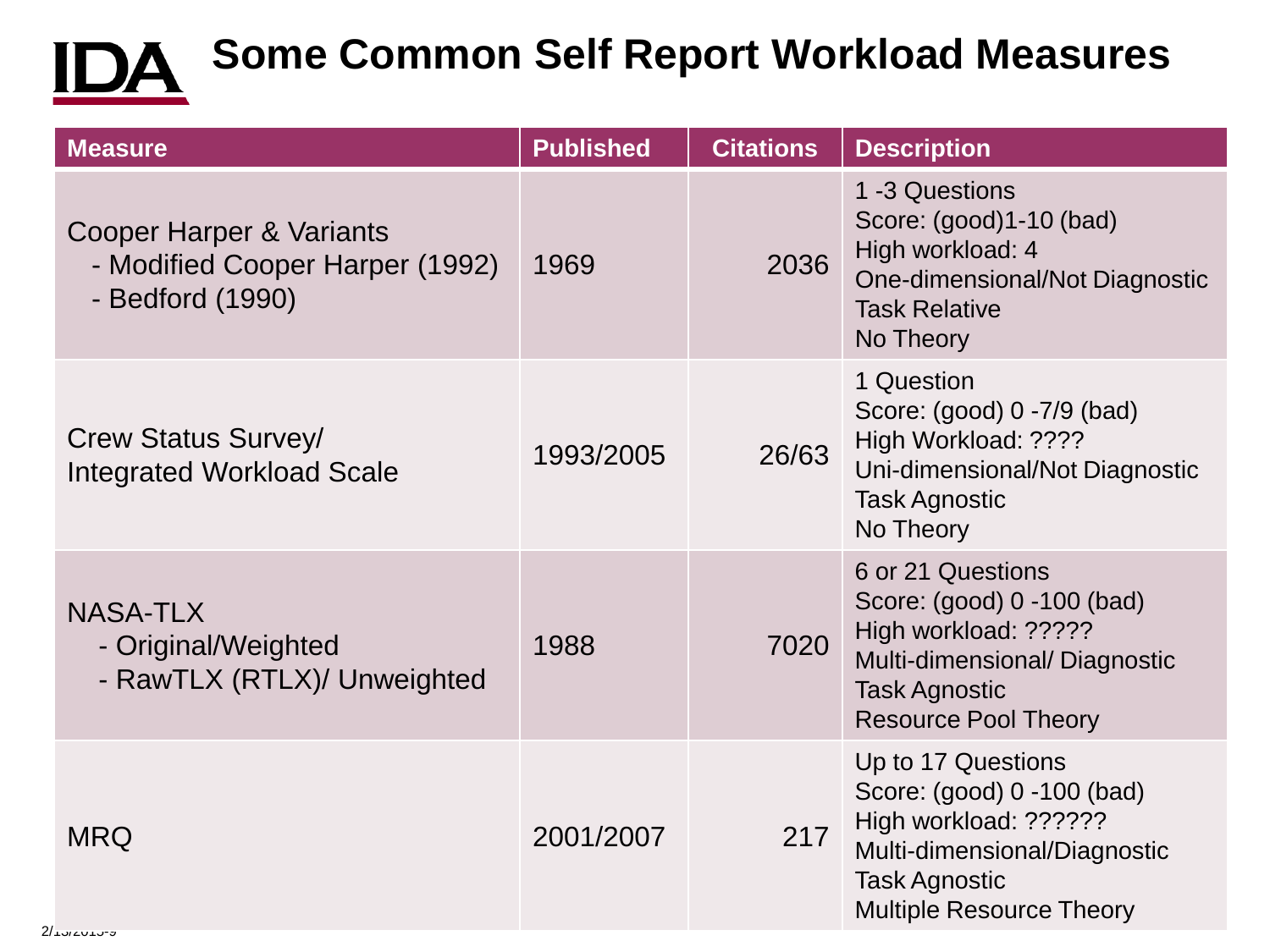

# **System Usability Scale (SUS)**

| <b>Most Used Usability Survey</b><br>$\bullet$                                                                                                                                                                          |                                                                                                    | Strongly<br>disagree         |                                  |                     |                | Strongly<br>agree |
|-------------------------------------------------------------------------------------------------------------------------------------------------------------------------------------------------------------------------|----------------------------------------------------------------------------------------------------|------------------------------|----------------------------------|---------------------|----------------|-------------------|
| - 43% of usability studies                                                                                                                                                                                              | 1. I think that I would like to<br>use this system frequently                                      | $\mathbf{1}$                 | $\overline{2}$                   | 3                   | 4              | 5                 |
| - Sauro & Lewis (2009)                                                                                                                                                                                                  | 2. I found the system unnecessarily<br>complex                                                     |                              |                                  |                     |                |                   |
| • 10 Questions<br>- 5 point alternating Likert response<br>- Administered immediately after user<br>completes tasks                                                                                                     | 3. I thought the system was easy<br>to use                                                         | $\mathbf{I}$                 | $\overline{2}$                   | $\overline{3}$      | $\overline{4}$ | 5                 |
|                                                                                                                                                                                                                         | 4. I think that I would need the<br>support of a technical person to<br>be able to use this system | $\mathbf{L}$<br>$\mathbf{I}$ | $\overline{2}$<br>$\overline{2}$ | $\overline{3}$<br>3 | 4<br>4         | 5<br>5            |
| • Score: $(bad)0 - 100(good)$<br>- Subtract 1 from each odd question<br>- Subtract each even question from 5<br>- Multiply the sum of above by 2.5<br>$-$ 2.5 [20+Q1 + Q3 + Q5 + Q7 + Q9 -<br>$Q2 - Q4 - Q6 - Q8 - Q10$ | 5. I found the various functions in<br>this system were well integrated                            | $\mathbf{I}$                 | $\overline{2}$                   | 3                   | 4              | 5                 |
|                                                                                                                                                                                                                         | 6. I thought there was too much<br>inconsistency in this system                                    | $\mathbf{1}$                 | $\overline{2}$                   | 3                   | $\overline{4}$ | 5                 |
|                                                                                                                                                                                                                         | 7. I would imagine that most people<br>would learn to use this system<br>very quickly              | $\mathbf{L}$                 | $\overline{2}$                   | $\overline{3}$      | $\overline{4}$ | 5                 |
|                                                                                                                                                                                                                         | 8. I found the system very<br>awkward to use                                                       | $\mathbf{L}$                 | $\overline{2}$                   | $\overline{3}$      | $\overline{4}$ |                   |
|                                                                                                                                                                                                                         | 9. I felt very confident using the<br>system                                                       | -1                           | $\overline{2}$                   | 3                   | 4              | 5<br>5            |
|                                                                                                                                                                                                                         | 10. I needed to learn a lot of<br>things before I could get going<br>with this system              | 1                            | 2                                | 3                   | 4              | 5                 |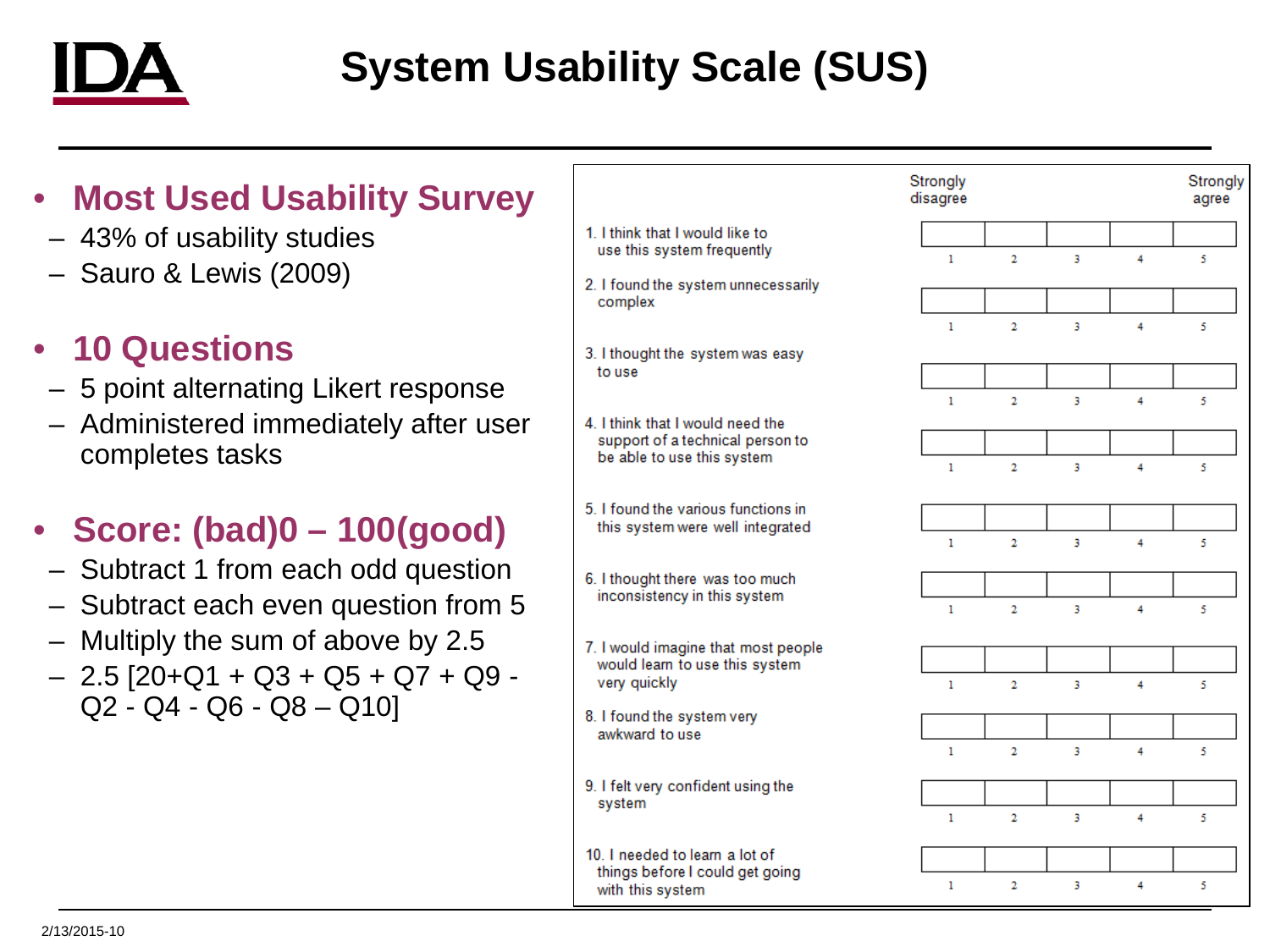

- **HSI is an important component of Operational Test & Evaluation**
- **All measurement should be done with a goal in mind and according to best practices**
- **Academically vetted surveys tell the test team about HSI constructs**
	- **Usability:** are there likely to be critical errors in operational context?
	- **Workload:** how much effort is required to achieve performance level?
- **Situation Awareness should not be measured via survey**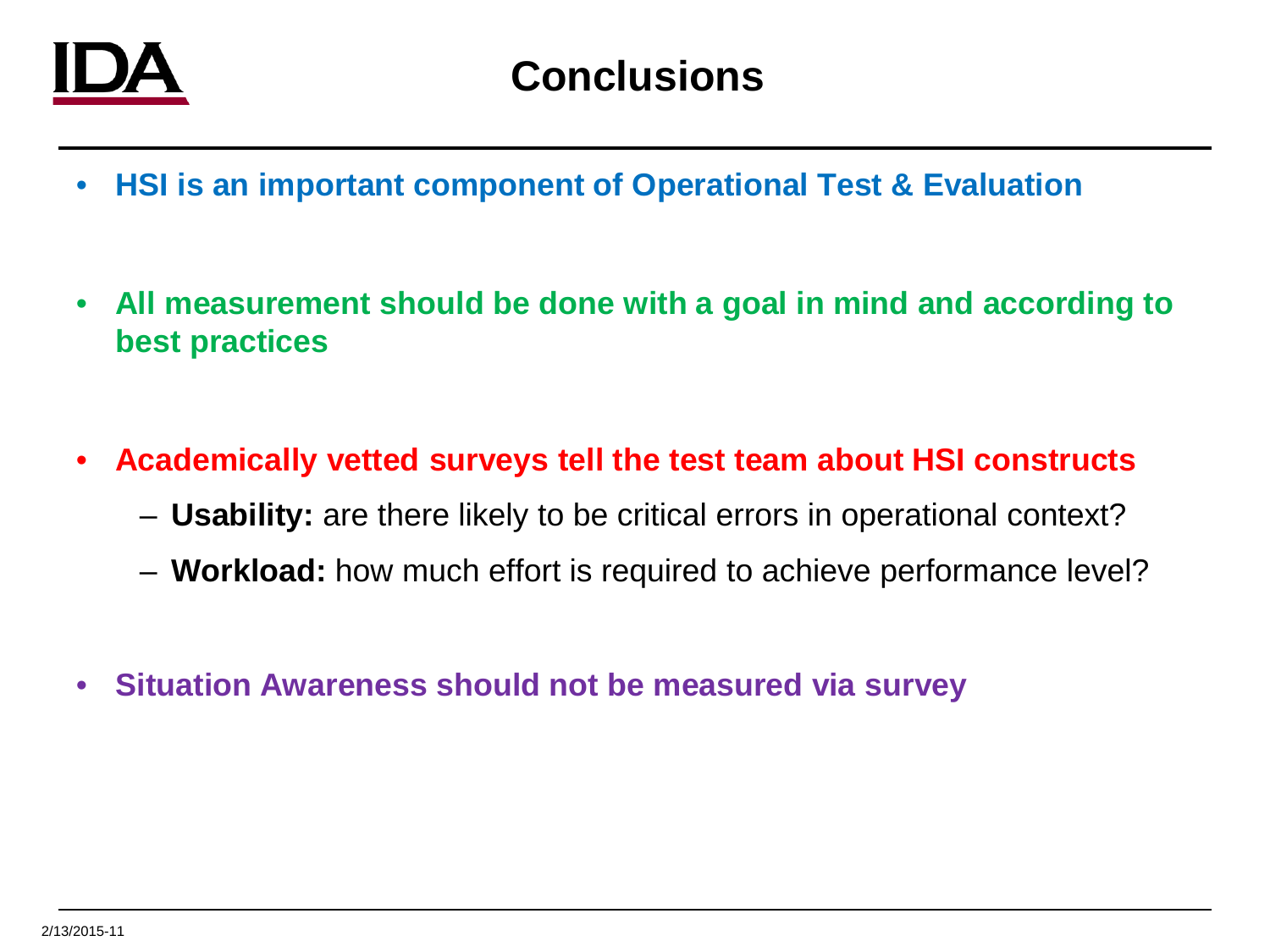

## **Further Reliability & Validity Assessments of SUS**

- **Tullis & Stetson (2004)**
	- Compared SUS to other usability surveys
	- More accurate conclusions with smaller sample sizes
- **Bangor, Kortum, & Miller (2008)**
	- 2324 tests over 10 years wide range of systems
	- $-$  High internal consistency ( $r = 0.91$ )
	- $-$  Correlated to user-friendliness rating ( $r = 0.806$ )
	- Sensitive to usability differences

#### • **Lewis & Sauro (2009) & Borsci et al (2009)**

- Two Interdependent Factors
	- » Usability (Items 1, 2, 3, 5, 6, 7, 8, & 9)
	- » Learnability (Items 4 & 10)

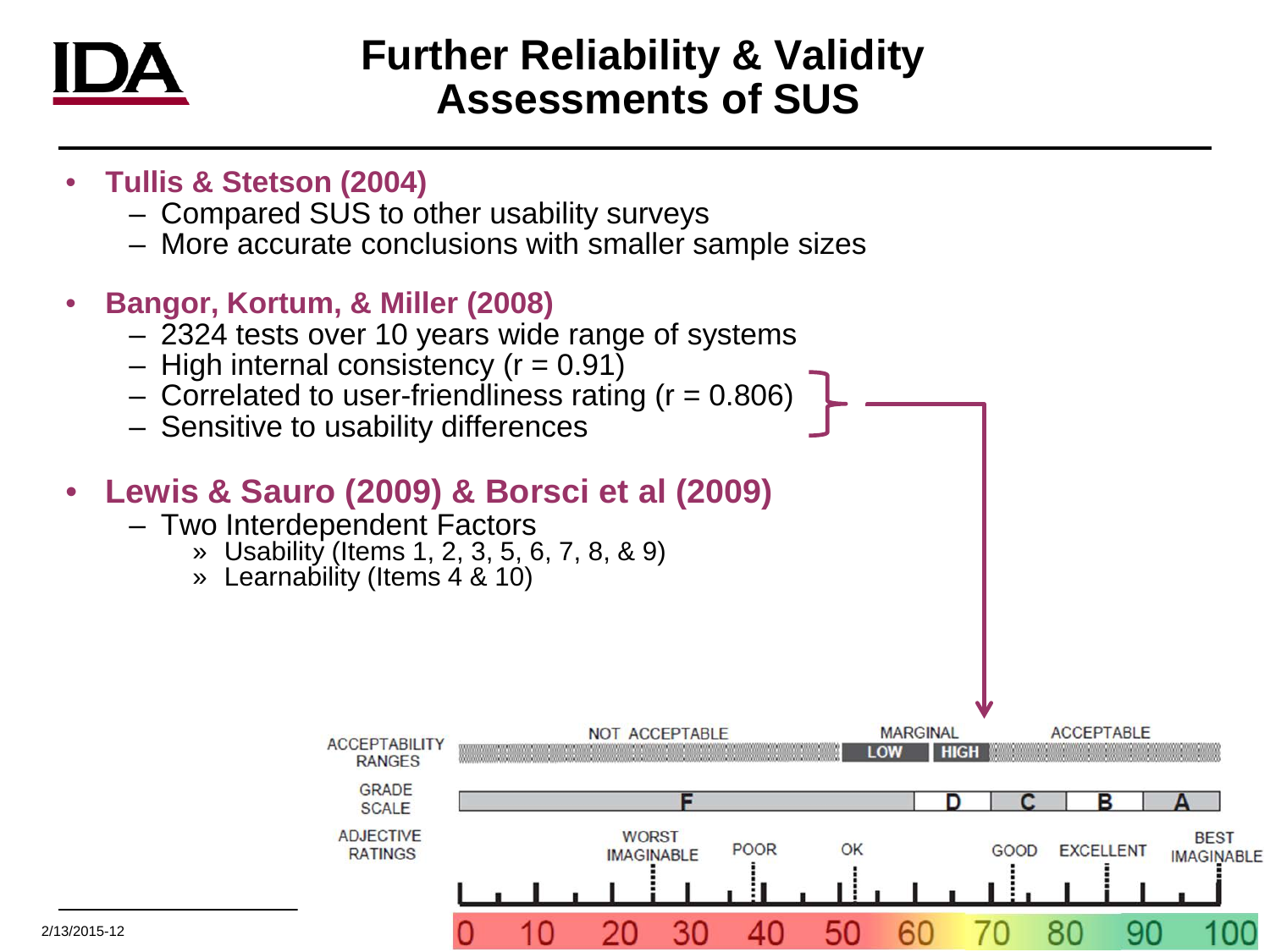

# **Recommended Modifications to SUS**



- **Learnability** (items 4 & 10)
	- Key Component of HSI
	- Key Component of Effectiveness
	- Key Component of Suitability
- **Slight Modifications to Text Suggested for Military Operators**
	- Item 1: Military missions are not frequent
	- Item 7: Clarify baseline

#### • **User Sophistication is a Test Design Issue**

*ISO:* "The extent to which a product can be used by specified users to achieve specified goals with effectiveness, efficiency & satisfaction in a specified context of use."

*Effective*: "mission accomplishment when used by representative personnel in the (expected environment) …considering organization, training…"

#### **Recommended Military SUS**

- 1. I think that I would like to use this system frequently *to accomplish the mission*.
- 2. I found the system unnecessarily complex
- 3. I thought the system was easy to use
- 4. I think that I would need the support of a technical person to be able to use this system
- 5. I found the various functions in this system were well integrated
- 6. I thought there was too much inconsistency in this system
- 7. I would imagine that most people *with my MOS*  would learn to use this system very quickly
- 8. I found the system very awkward to use
- 9. I felt very confident using the system

10. I needed to learn a lot of things before I could get going with this system.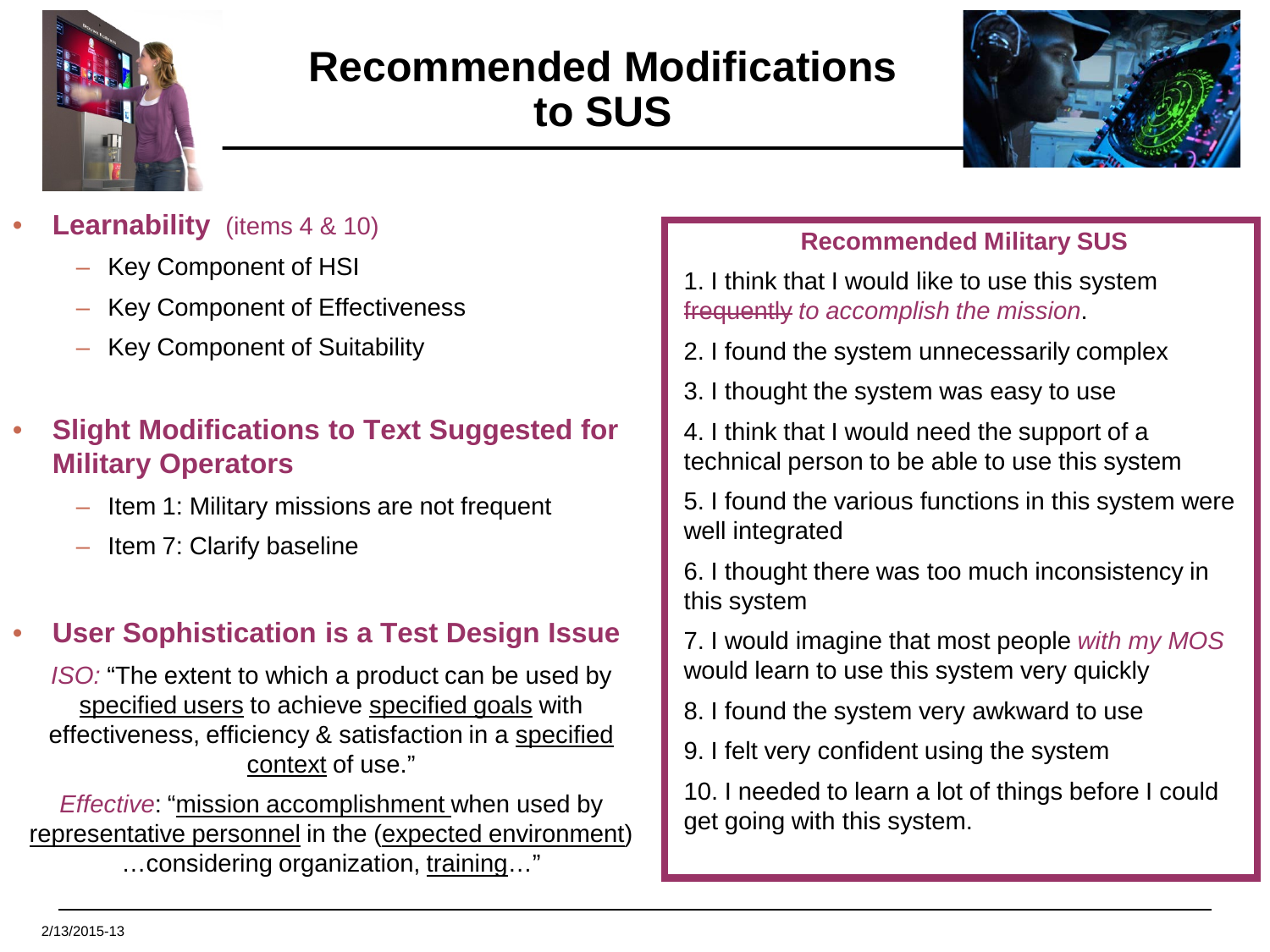

# **Case Study: DSL Self Installation**



Kortum, P., Grier, R. & Sullivan, M. (2009). DSL Self-installation: From Impossibility to Ubiquity. *Interfaces, 80*, 12-14.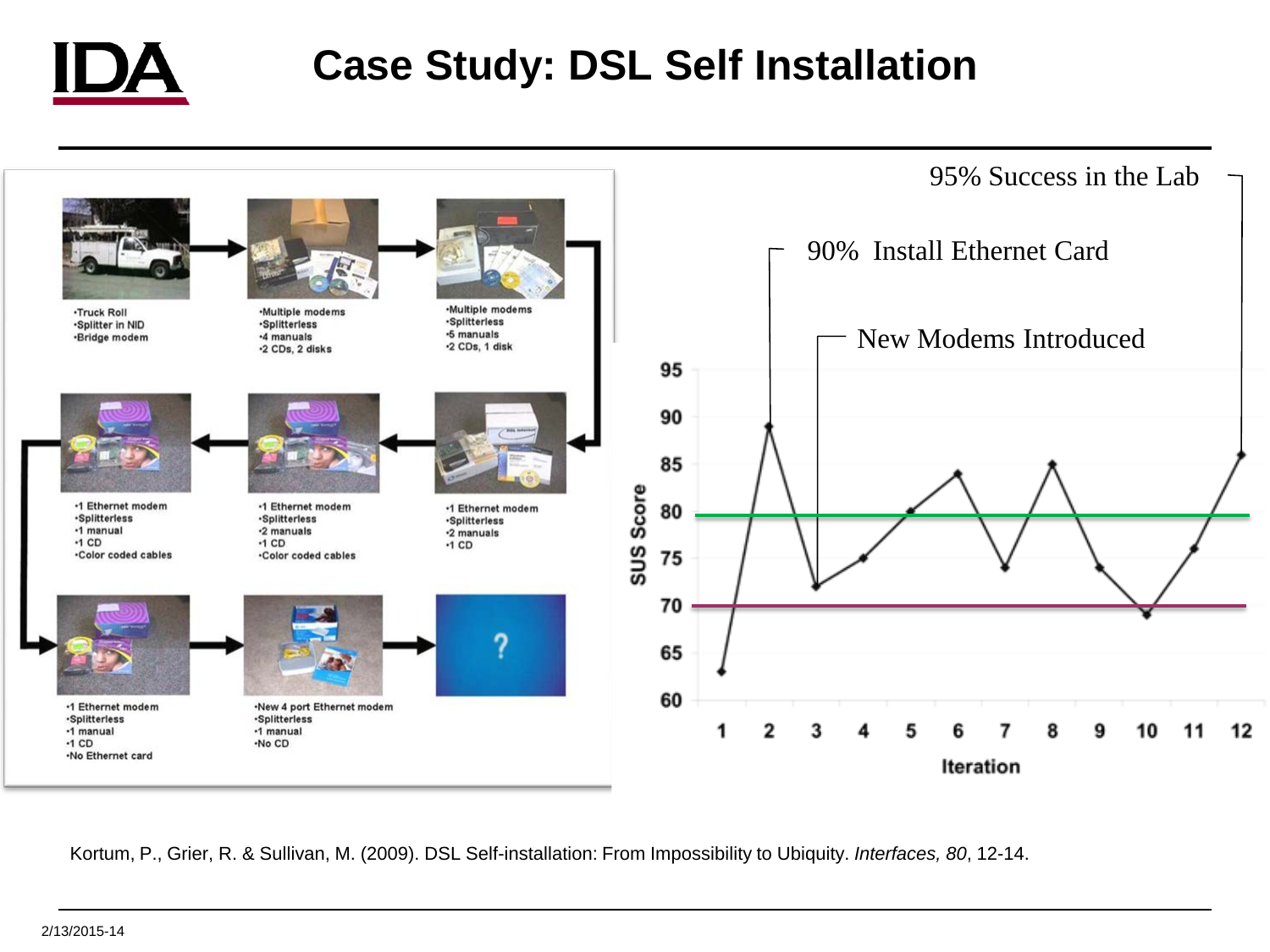

## **Using NASA TLX to Compare Versions: Value of Multi-Modal System to C2**